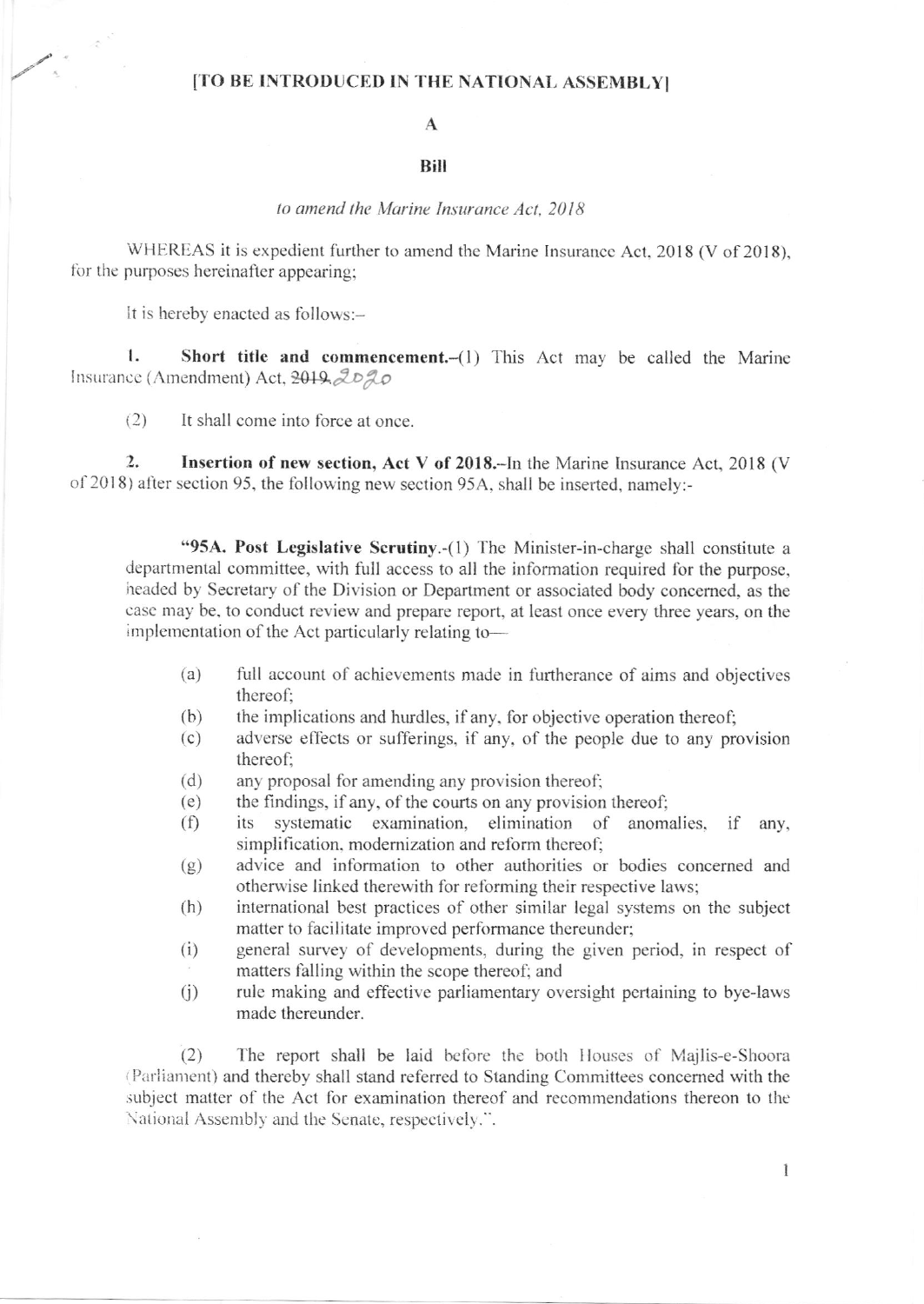# STATEMENT OF OBJECTS AND REASONS

Parliament allows the opportunity to undertake pre-legislative scrutiny of Bills before these are formally introduced. The extension of Parliamentary scrutiny at the pre-legislative stage could not be complemented by a similar development at the post-legislative stage. There is gap of systematic feedback from those affected by law to enable Parliament for improved legislation. A key weakness in Parliament's scrutiny of legislation is that there is no consistent arrangement to monitor the implementation of law once they have been enacted. The democratic Governments accept that there is a case for improved post-legislative scrutiny and agree that three years after a Bill's enactment would provide a reasonable time-frame for review. Governments also accept that Parliament has a role to play in post-legislative scrutiny and considered that any departmental review should include consultation with interested parties.

Departmental reviews are very useful but there are no formal systems in place for departments to review an Act once it has been brought into force. Government departments often have the best access to the information needed for proper analysis of the operation and effects of a statute. The advantage of post-legislative scrutiny in this context would be to provide a channel for considered concerns about the operation of legislation to be fed back into Parliament. There is potential to develop significant role for Parliament, ensuring that it plays a role at all stages of the legislative process. There should be a statutory review of the Act in addition to all the other "sunset" clauses, if any, and reviews, if any, being conducted for other purposes.

The proposed amendment would achieve objective of valuable and meaningful exercise of authority by the Minister-in-charge to assume primary responsibility pertaining to his portfolio including post legislative scrutiny of the Act for effective parliamentary oversight.

 $Sd$  –

**MR. RIAZ FATYANA SYED FAKHAR IMAM** MR. AMJID ALI KHAN Members, National Assembly

 $\overline{2}$